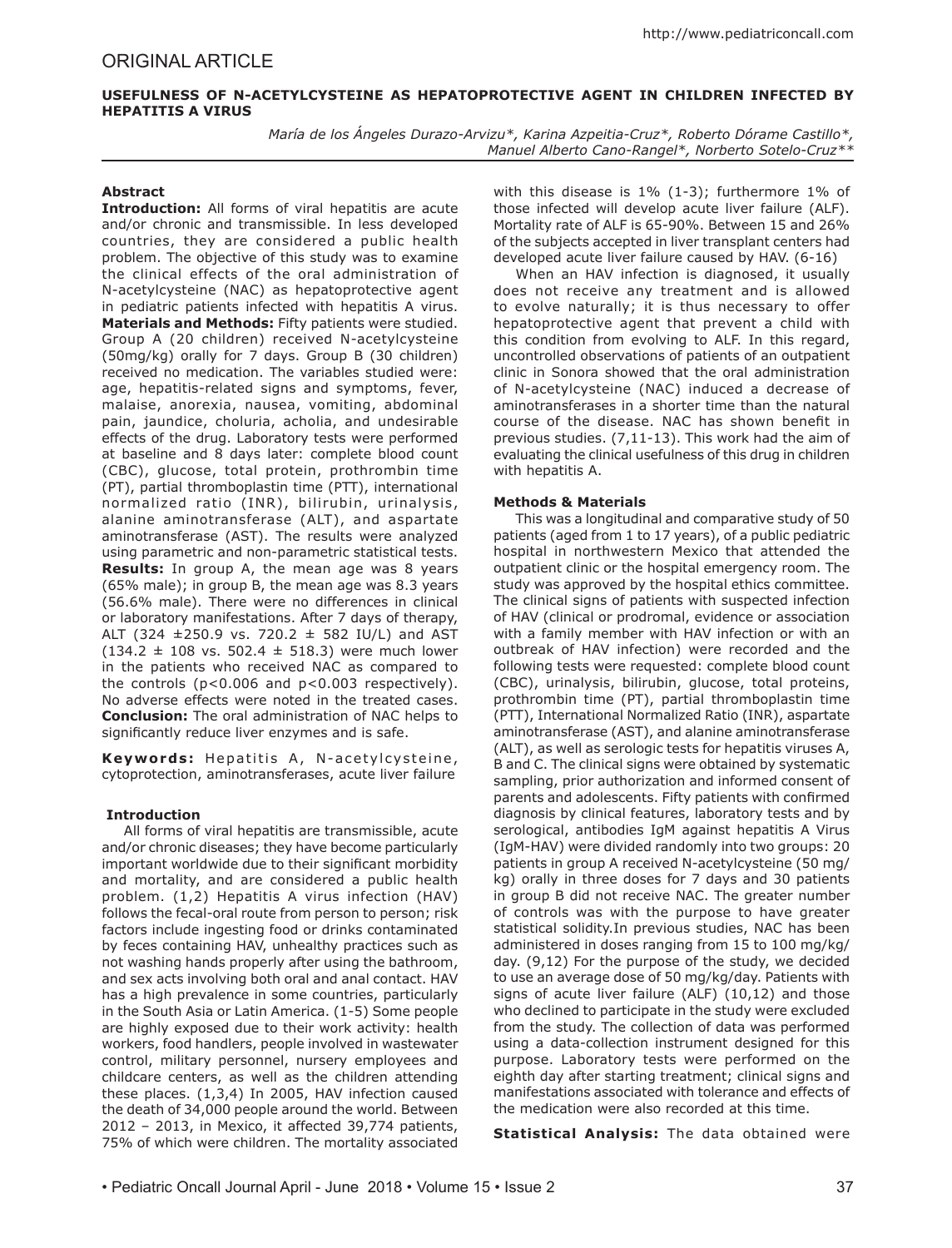subjected to the following statistical tests: Chi square test to compare proportions between groups; Student's T-test to compare means between groups; variance analysis, and correlation coefficients to analyses the association between variables.

**Results:** The baseline clinical and laboratory characteristics in both the groups are depicted in Table 1. After 7 days of therapy, ALT and AST were much lower in the patients who received NAC as compared to the controls (p<0.006 and p<0.003 respectively). (Table 2). No adverse effects were noted in the treated cases.

| <b>CHARACTERISTICS</b>     | Group A $(N=20)$ $(\% )$ | Group B ( $N = 30$ ) (%) | P value  |  |  |
|----------------------------|--------------------------|--------------------------|----------|--|--|
| Age (years)                | $8 \pm 4.2$              | $8.3 \pm 3.7$            | 0.76     |  |  |
| Gender                     |                          |                          |          |  |  |
| Female                     | 7(35)                    | 13(43.3)                 | 0.38     |  |  |
| Male                       | 13 (65)                  | 17 (56.66)               |          |  |  |
| <b>Clinical Features</b>   |                          |                          |          |  |  |
| Asthenia                   | 9(45)                    | 10 (33.33)               | 0.2      |  |  |
| Hepatomegaly               | 13 (65)                  | 18 (60)                  | 0.47     |  |  |
| Malaise                    | 11 (55)                  | 8(26.66)                 | 0.042    |  |  |
| Nausea                     | 13 (65)                  | 22 (73.33)               | 0.42     |  |  |
| Vomiting                   | 4(29)                    | 8(26.66)                 | 0.37     |  |  |
| Myalgia                    | 3(15)                    | $\Omega$                 | 0.05     |  |  |
| Diarrhea                   | 3(15)                    | 5(16.66)                 | 0.59     |  |  |
| Pruritus                   | $\Omega$                 | $\Omega$                 | $\equiv$ |  |  |
| Jaundice                   | 18 (90)                  | 29 (96.66)               | 0.34     |  |  |
| Acholia                    | 4(29)                    | 5(16.66)                 | 0.52     |  |  |
| Choluria                   | 10(50)                   | 11 (36.66)               | 0.26     |  |  |
| Hepatomegaly               | 4(29)                    | 4(13.33)                 | 0.4      |  |  |
| Splenomegaly               | 2(10)                    | $\Omega$                 | 0.15     |  |  |
| <b>Laboratory Features</b> |                          |                          |          |  |  |
| Prothrombin time (sec)     | $15.8 \pm 3.1$           | $15.2 \pm 2.1$           | 0.42     |  |  |
| Blood glucose (mg/dl)      | $85 \pm 13$              | $88.9 \pm 15.4$          | 0.3      |  |  |
| Direct Bilirubin (mg/d1)   | $4.7 \pm 3.2$            | $6.4 \pm 4.7$            | 0.15     |  |  |
| ALT (IU/L)                 | $1522.4 \pm 1009.3$      | $1527.4 \pm 1217$        | 0.98     |  |  |
| AST(IU/L)                  | $1459.6 \pm 829.8$       | $1286.7 \pm 897.9$       | 0.58     |  |  |
| INR                        | $1.2 \pm 0.3$            | $1.2 \pm 0.2$            | 0.88     |  |  |
| <b>LDH</b>                 | $986.9 \pm 817$          | $813.5 \pm 343.5$        | 0.3      |  |  |
| Albumin (g/dl)             | $4 \pm 0.4$              | $3.8 \pm 0.4$            | 0.3      |  |  |

**Table 1. Signs and symptoms in patients with hepatitis A in both the groups**

Note: INR - International Normalized Ratio, AST - aspartate aminotransferase, ALT - alanine aminotransferase, LDH- lactate dehydrogenase

#### **Table 2: Effects of N-acetylcysteine in children with Hepatitis A after 8 days of treatment**

|                          | Group A $(n=20)$  | Group B $(n=30)$  | P value |
|--------------------------|-------------------|-------------------|---------|
| Prothrombin time (sec)   | $13.9 \pm 1.3$    | $14.1 \pm 1.0$    | 0.68    |
| Glucose (mg/dl)          | $91 \pm 10$       | $92.3 \pm 8.5$    | 0.61    |
| Direct bilirubin (mg/dl) | $2.6 \pm 2.1$     | $10 \pm 3.1$      | 0.19    |
| ALT (IU/L)               | $324 \pm 250.9$   | $720.2 \pm 582$   | 0.006   |
| AST (IU/L)               | $134.2 \pm 108$   | $502.4 \pm 518.3$ | 0.003   |
| <b>INR</b>               | $1.1 \pm 0.1$     | $1.2 \pm 0.6$     | 0.28    |
| Albumin (gm/dl)          | $4.1 \pm 0.5$     | $4 \pm 0.5$       | 0.82    |
| LDH                      | $476.7 \pm 148.7$ | $641.9 \pm 372.7$ | 0.06    |

Note: INR - International Normalized Ratio, AST - aspartate aminotransferase, ALT - alanine aminotransferase, LDH- lactate dehydrogenase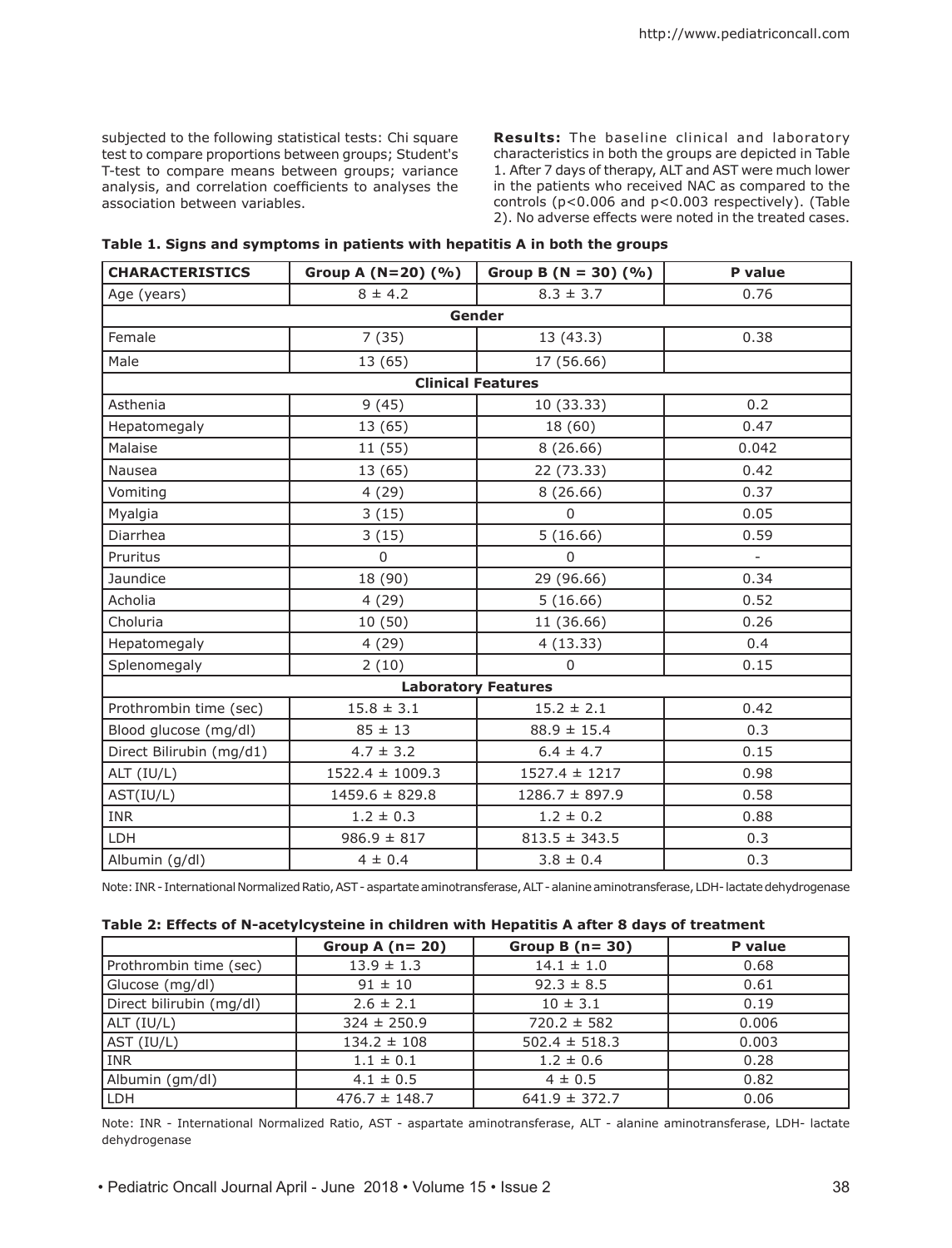### **Discussion**

One of the complications that may suddenly appear in patients with HAV infection is ALF. NAC, due to its cytoprotective effect has reduced the number of patients who develop this complication. (9,10,12) NAC is derived from cysteine, in which an acetyl group is attached to a nitrogen atom of the thiol type; it can be oxidized by a large variety of radicals and also serve as a nucleophile (electron donor pair). When thiolate anions that transport nitrogen dioxide in the form of toxic azide-type (N3) carbonate ions, or excess superoxide electrons, are added to thiols and hydroxyl radicals (OH), they efficiently reduce hydrogen atoms from sulphide radicals. In this reaction, thiolate anions also transport radicals that are not oxidants, such as hydrogen peroxide, nitrites, hypochlorous acid and excess thiols. (11,12,14-21) The intravenous use of NAC improves hepatic serological biomarkers in patients with liver failure of various kinds, especially in the early stages, inducing hemodynamic and oxygen transport improvements in cases of fulminant hepatic failure. (14)

NAC seems to help limit liver damage by accelerating the reduction in the levels of aminotransferases. (6-22) This agrees with the findings of this study regarding the decrease of the markers AST and ALT in less time than in patients receiving other drugs or no treatment. A study on the use of NAC in children aged 1 month and 16 years with fulminant liver failure secondary to HAV and who received treatment in a tertiary care center of a developing country, showed that the evolution of the patients was significantly associated with improvement in liver function tests. (22, 23)

In the present study, it was evident that the group that received NAC showed a significant reduction in liver enzymes. Furthermore, NAC is a safe drug that can be orally administered in pediatric ages, as was shown here; no patient showed any adverse effects such as nausea, stomatitis, vomiting, tinnitus, fever or hemoptysis, as has been suggested by the literature. (24) This will probably encourage other physicians to follow this line of work and recommend strong hepatoprotective alternatives to children living in countries with a high incidence of HAV infection but who do not benefit from a formal program of immunization against this disease. Using NAC could at least prevent the infection from developing into ALF. (5,16, 25-27)

#### **Conclusion**

The oral administration of NAC to patients with hepatitis A infection, showed no adverse effects and significantly reduced the levels of aminotransferases. This makes it possible to assume that NAC has an hepatoprotective effect on children with HAV infection.

## **Funding:** None **Conflict of Interest :** None

#### **References :**

- 1. Mahteny SC, Kingeri Do JE, Hepatitis A. Amer fam Phys 2012; 86:1027-1034.
- 2. Dirección General de Epidemiologia. Boletín

Epidemiológico. SSA, México 2012-2015. Available at URL: https://www.gob.mx/cms/uploads/attachment/ file/50233/sem52.pdf. Accessed on 15th March 2018

- 3. Panduro A, Escobedo-Meléndez G, Fierro AN, Ruiz-Madrigal B, Zepeda –Carrillo AE, Román S. Epidemiologia de las hepatitis virales en México. Salud Pub Méx 2011; 53 Supl 1: S 37-44.
- 4. Valdespino JL, Ruíz-Gómez J, Olaiz-Fernández G, Arias-Toledo E, Conde-González CJ, Palma O, Sepulveda J, et al. Seroepidemiología de la hepatitis A en México. Sensor de inequidad social e indicador de políticas de vacunación. Salud Pub Méx 2007; 49 Supl 3: S 377–385.
- 5. Gil- Melgaco¸ J, Nóbrega- Morgado L, Almeida –Santiago M, Mendes de Oliveira J , Lewis-Ximenez LL, Hasselmannd B, Goncalvez-Cruz M, et al. A single dose of inactivated hepatitis A vaccine promotes HAV-specific memory cellular response similar to that inducedby a natural infection. Vaccine 2015; 33: 3813–3820.
- 6. Ciocca M, Moreira- Silva SF, Alegria S, Galoppo MC, Ruttiman R, Porta G, Da Silveira TR, et al. Hepatitis A as an etiologic agent of acute liver failure in Latin America. Pediatr Infect Dis J 2007; 26: 711–715.
- 7. Lee WM, Hynan LS, Rossaro L, Fontana LJ, Stravitz RT, and Larson AM et al. Intravenous N-acetylcysteine improves transplant-free survival in early stage nonacetaminophen acute liver failure. Gastroenterology 2009; 137: 856-864.
- 8. Squires RH, Schneider BL, Bucuvalas J, Alonso E, Sokol RJ, Narkewiz MR, Dawan A, et al. Acute liver failure in children: The first 348 patients in the pediatric acute liver failure study group. J Pediatr 2006; 148: 652-658.
- 9. Sotelo-Cruz N, Villalobos-García L, Sánchez-Santillán RM. Uso de N-acetilcisteina en la encefalopatía secundaria a hepatitis por virus A, en una adolescente. Rev Mex Pediatr 1997; 64: 257-261.
- 10. Sotelo N, Durazo MA, Ruiz- Villeda G. Correlation of neuropsychiatric signs with modified West- Haven scale on hepatic encephalopathy in children. Arch Neurocien 2010; 15:35-38.
- 11. Kortsalioudaki C, Taylor MR, Cheeseman P, Bansal S, Mieli VG, Dhawan A. Safety and efficacy of N-acetylcysteine in children with non-acetaminophen-induced acute liver failure. Liver Transpl. 2008; 14: 25–30.
- 12. Sotelo N, Durazo MA, Gonzalez A, Dhanakotti N. Early treatment with N-acetylcysteine in children with acute liver failure secondary to hepatitis A. Ann Hepatol 2009; 8:353–356.
- 13. Ben-Ari Z, Vakin H, Tur-Kaspa R. N-acetylcysteine in acute hepatic failure (no paracetamol induced). Hepatol Gastroenterol 2000; 47: 786-789.
- 14. Harrison PM, Wendon JA, Gimson AE, Alexander GJ, Williams R. Improvement by acetylcysteine of hemodynamics and oxygen transport in fulminant hepatic failure. N Engl J Med 1991; 324: 1852-1857.
- 15. Fontana RJ. Acute liver failure including acetaminophen overdose. Med Clin N Am 2008; 92: 761-794.
- 16. Sotelo N. Pediatric viral hepatitis: avoiding liver failure. Pediatric Health 2010; 4: 613–622.
- 17. Bucuvalas J, Yazigi N, Squires RH. Acute liver failure in children. Clin Liver Dis 2006; 10: 149-168.
- 18. Macone A, Fontana M, Barba M, Botta B, Nardini M, Chirga F, Calcaterra A, et al. Antioxidant properties of amino acetylcysteine ketamine decarboxylase dimer: A review